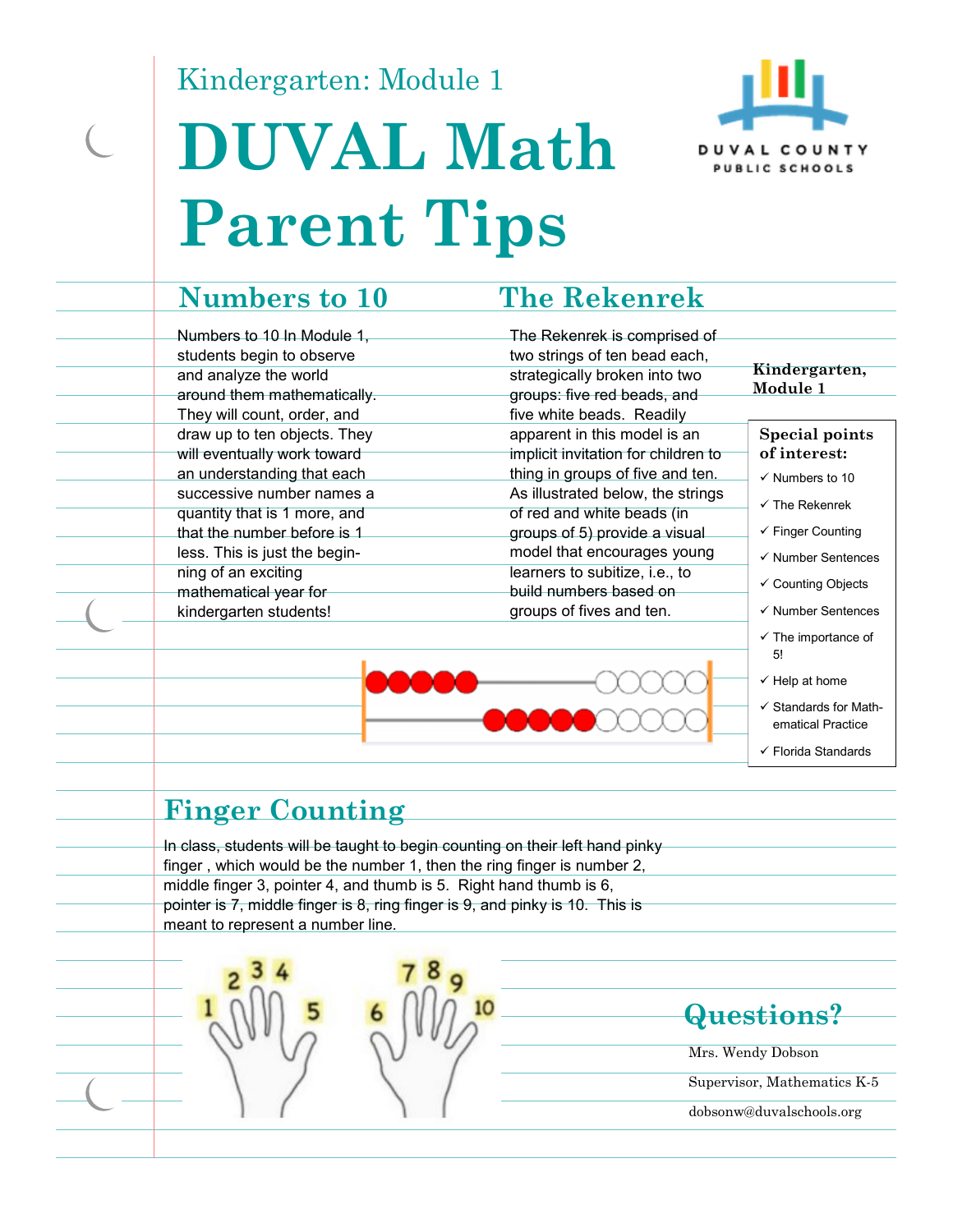**Kindergarten, Module 1 DUVAL Math Parent Tips** 

#### **Counting Objects**

Students will learn to tell how two objects that are the same look different by filling in the blanks in this statement: "These cats are the same, but one is \_\_\_\_\_\_\_\_\_\_\_\_\_\_ and the other is \_\_\_\_\_\_\_\_\_\_\_\_\_\_\_."

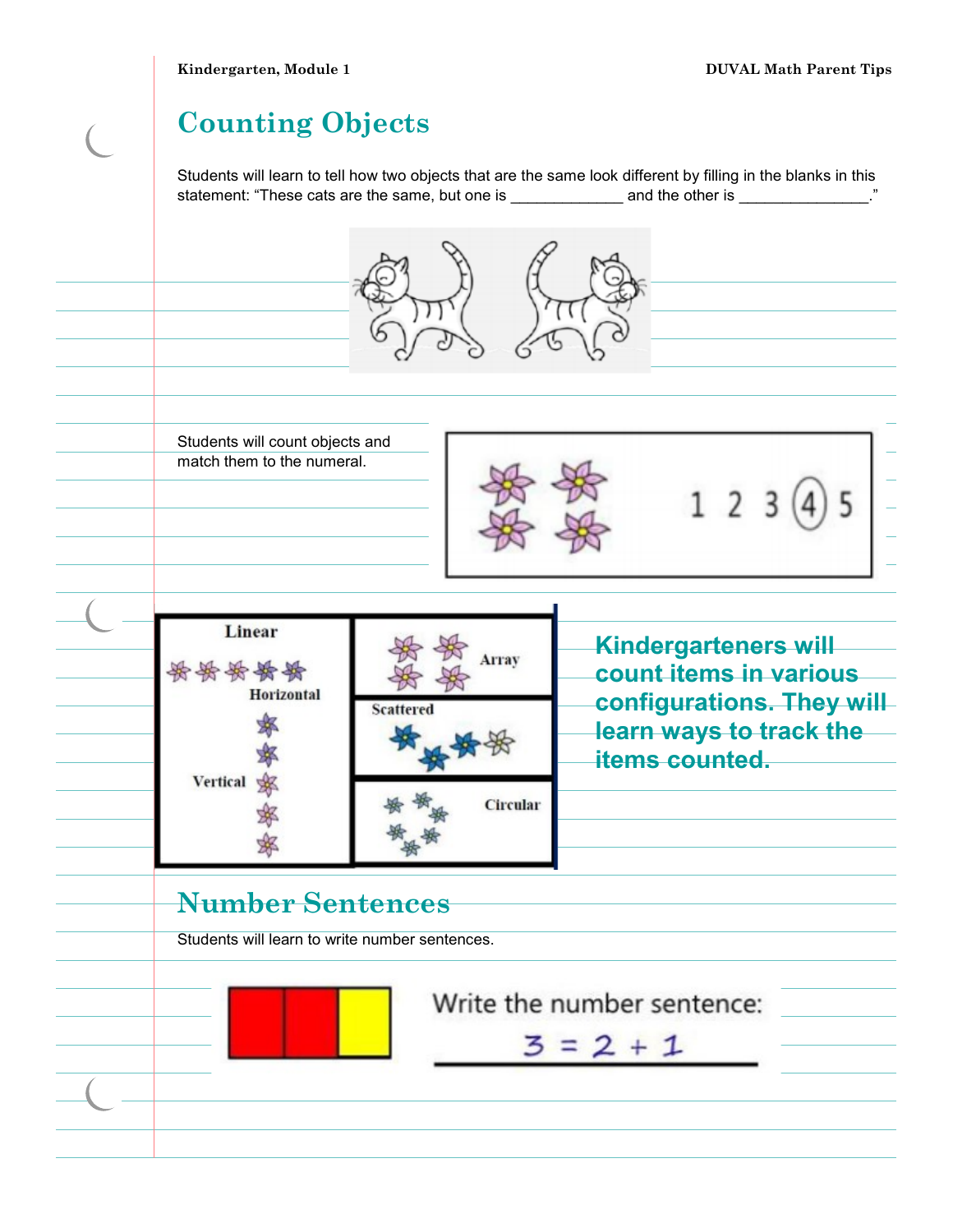## **The importance of 5!**